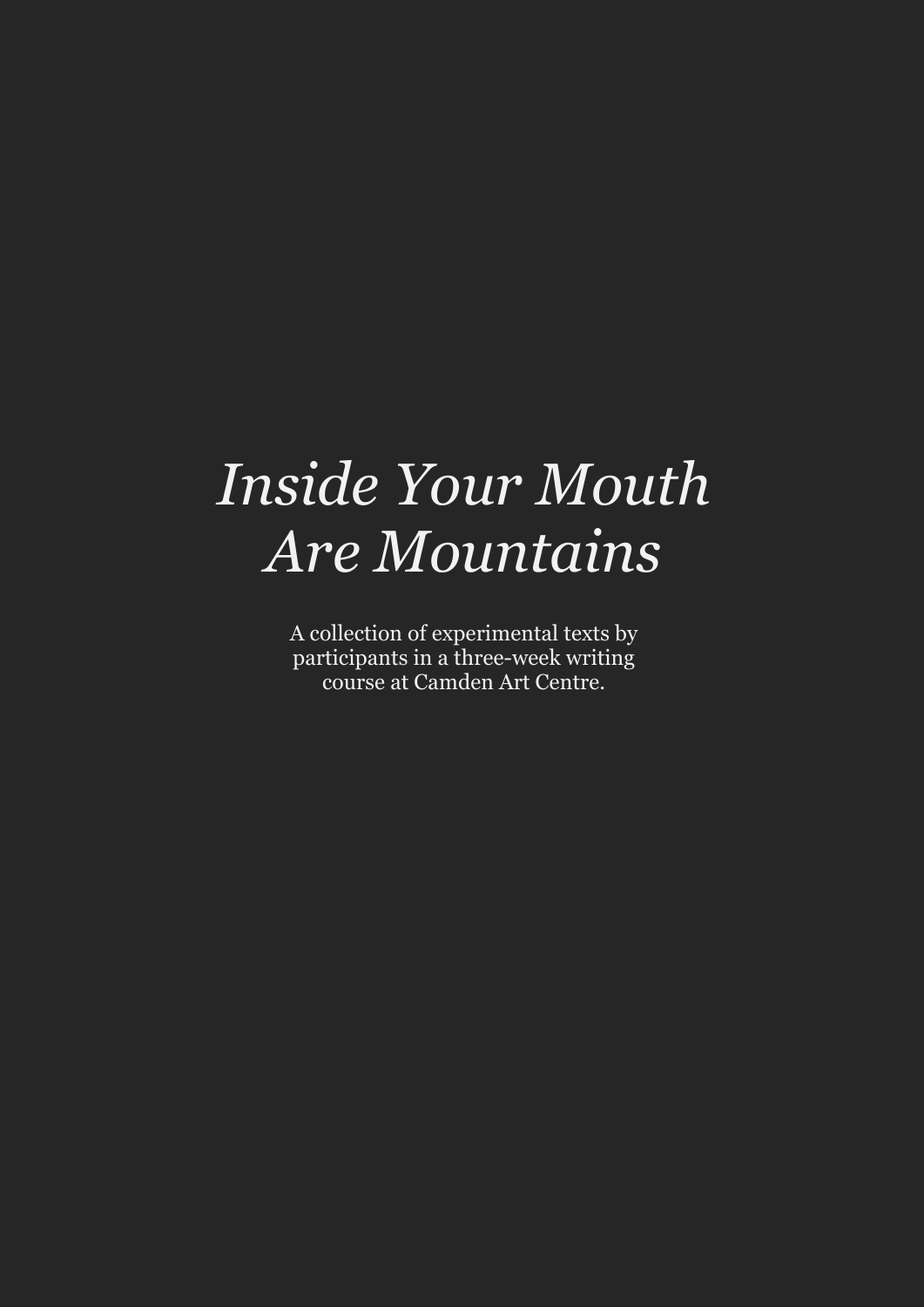*Inside Your Mouth Are Mountains* was held from January to February 2022 to coincide with Allison Katz's exhibition, *Artery*, at Camden Art Centre. Laced with puzzles and puns, *Artery* is a show of paintings which place their subjects in strange and symbolic relations to one another, and show them through enigmatic apertures: a red window, the doors of a lift, the space between two parted lips.

In our work together, we tried to find new entryways into writing through objects and their materials; artworks and the spaces they are shown in; and our voices, bodies, and movements. Together, we challenged ourselves to use words to draw or paint things rather than describe them, to swap our usual 'palettes' of vocabulary for unfamiliar tones, and to follow Deborah Levy's advice: *why not write something you don't understand for the life of you, and see what happens*? Here is a glimpse of what did happen.

> Fiona Glen, course leader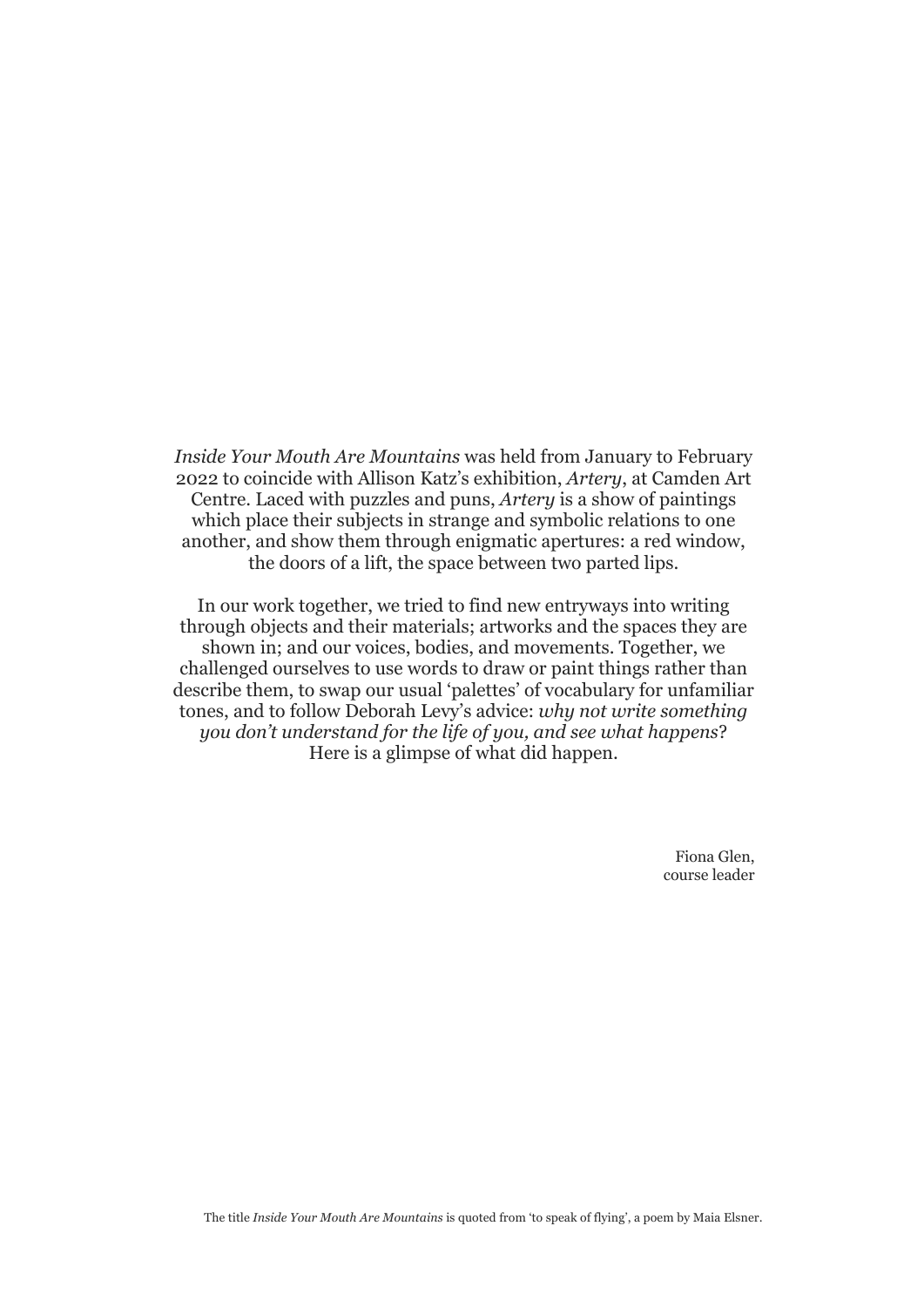### **CLASS REGISTRATION**

intention intensity

soggy sensing

fleecy mandible singeing

excavate

animated sugarbowl globule

unfazed pomegranate whistle

meditating palimpsest

thoughtful *algarroba* trot

moss

nibble rugged dig

breathing lukewarm windy float

gusty

wet sack *flâneur*-ing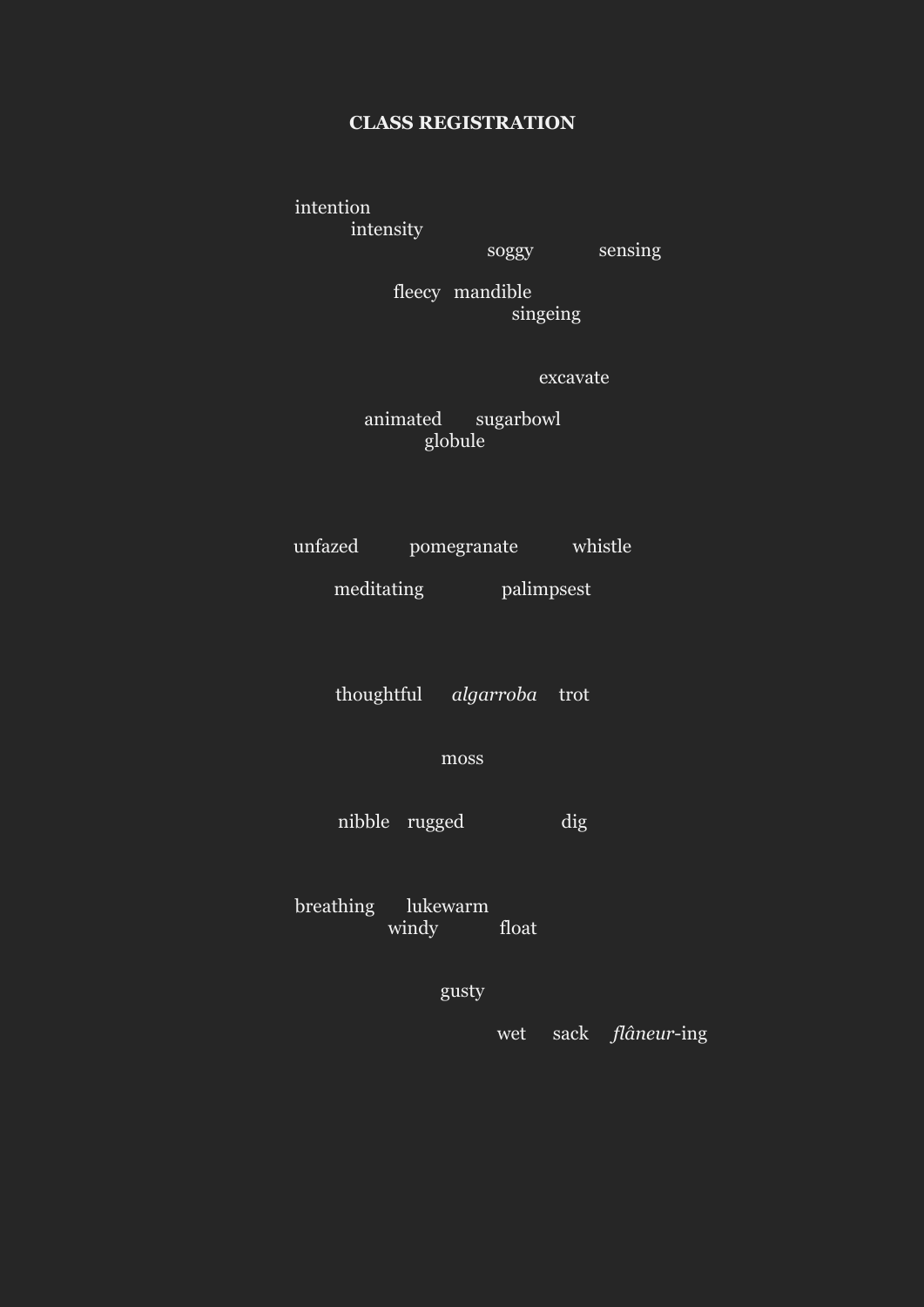### **RACHEL LILLIE dawn chorus**

wet hands at 5am wipe washing ridges of dust wet hands at 5am thrashing scales onto ice wet hands at 5am dipping wringing soap suds wet hands at 5am cracked limbs and sea shell cries wet hands at 5am split with resentment wet hands at 5am slippery sorry guilt wet hands – the man rises finally the men go back to sea she grabs the glass goblet, throws it shards of ice she sweeps she guts she gets up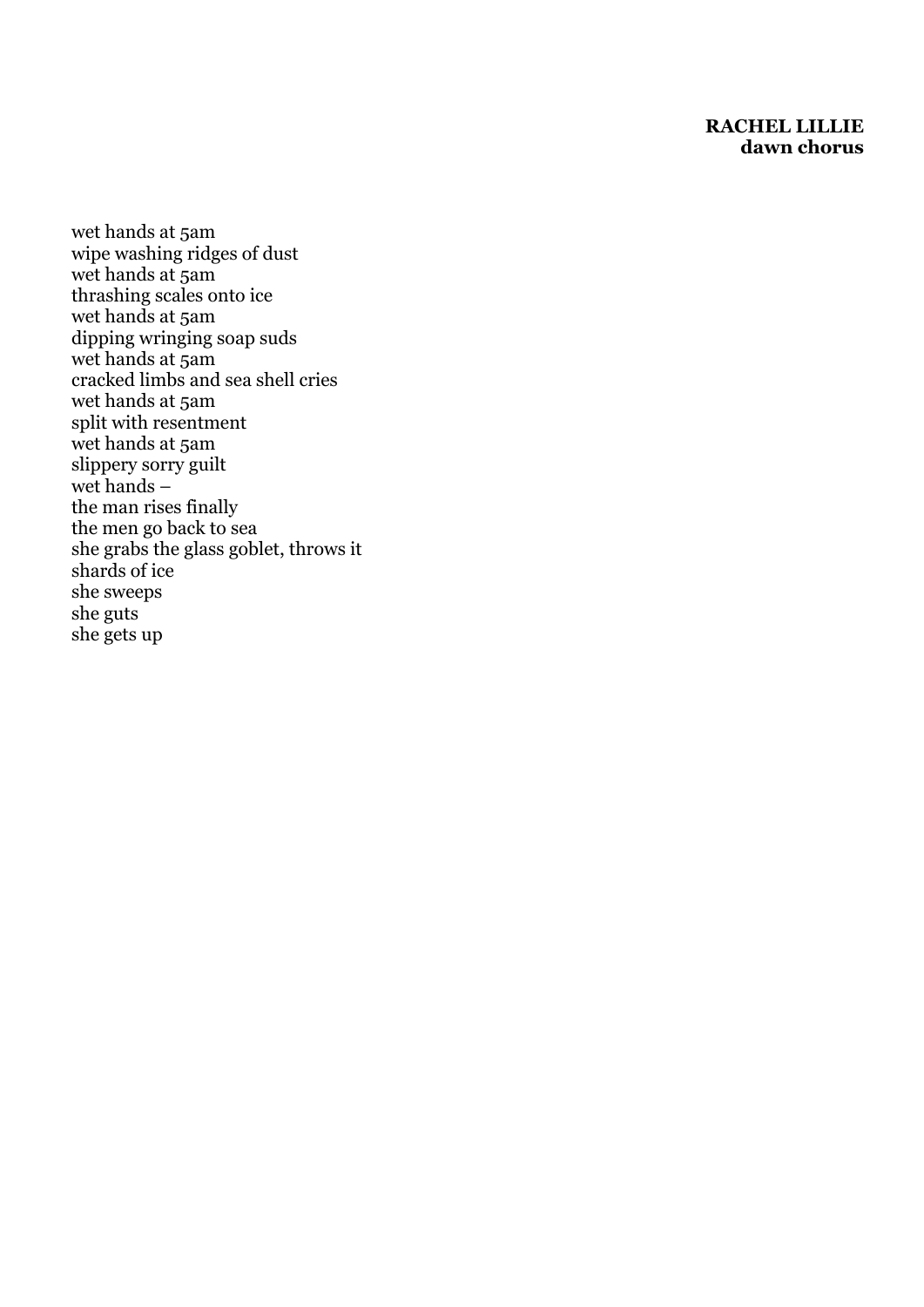### **LUCY STEWART A snag**

Kerish-suh-suh-sushhh it feels like. Ripped like ham from the wound.

A thread of tired, old cotton nestles left to a new shred of nail. Intertwined. Uncomfortable. Like those two you see over there that just shouldn't be on a date.

With a jerk they wrestle. Whipped up like cream. Kerish-suh-suh-sush-shhhh a pull upwards, to the right- up! up! up!

The shred snaps. Drifted. The latch detached.

My teeth are on alert now.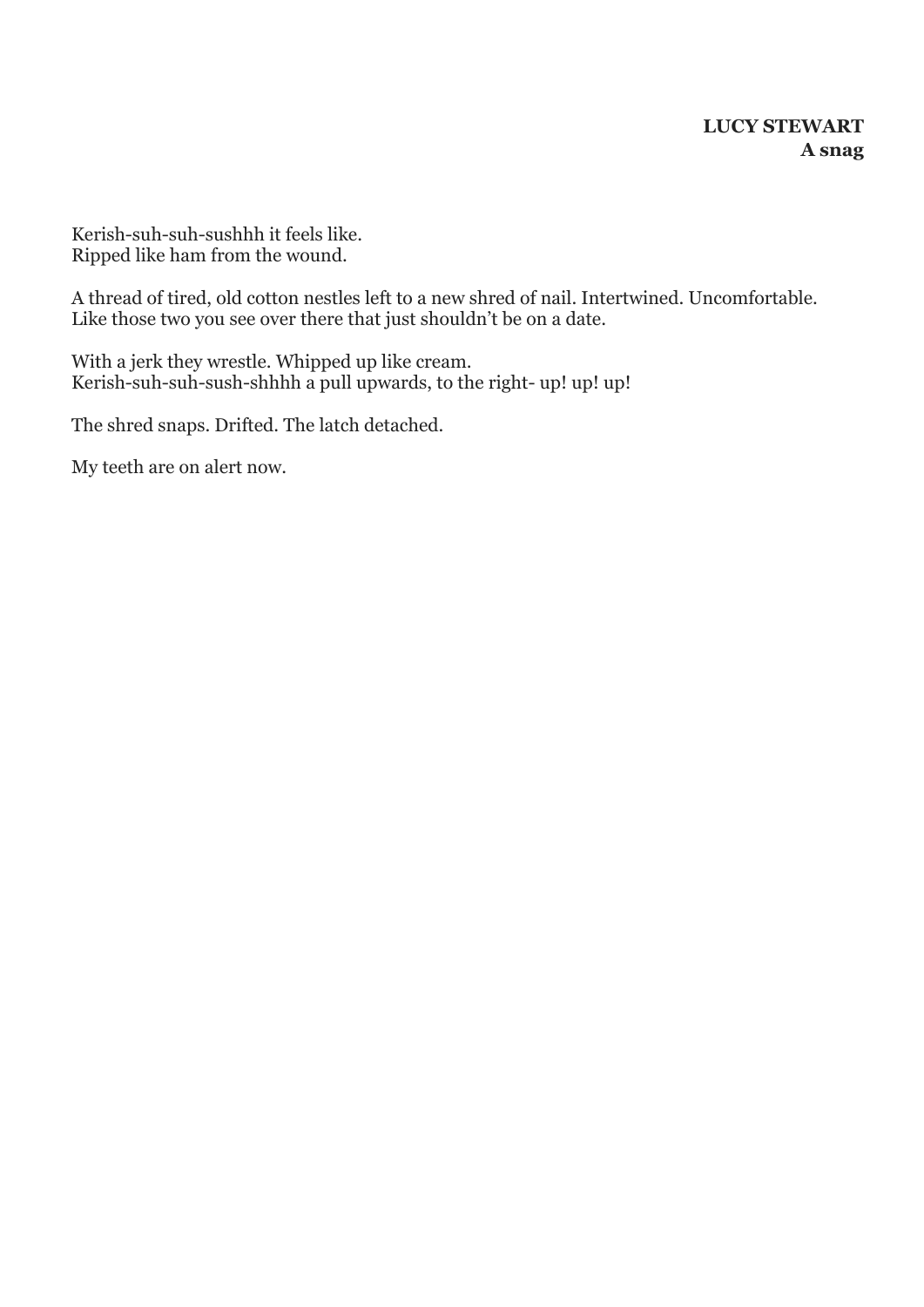### **CLARA PEREDA Thermal perception**

The corner is comforting But also cold, unexpectedly

I find the familiar When looking for solitude I embrace it And solitude becomes now the imprint Of fantasy An abandoned desire

Steps over wooden floors I wished they were always This gentle whisper They scape the rumbles Of those at home

Frames never fitting The sizes they are meant to be for Yet still allowing For variation to belong

Supporting Without apparent conflict

I am unable to feel powerful today Knees are bending And there is an openness to rest Built in the architecture's foundation As an accepted Way of sitting

Side to side it lingers The back that once said 'This is my place' In an alien place

Shadows have texture This is reassuring Almost relieving

I am not a teacher only And this is relieving too I have no hard feelings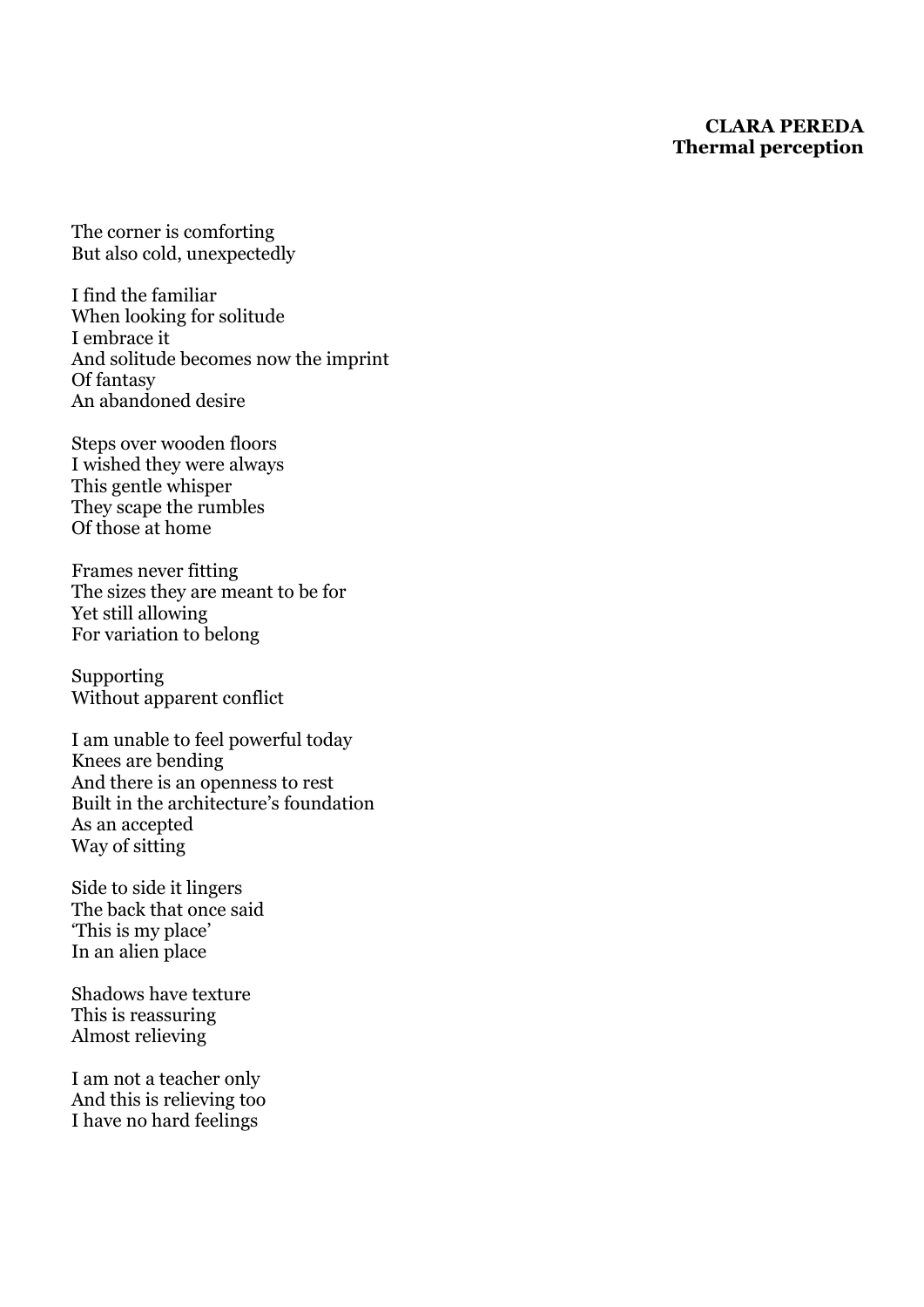### **ILEANA GRIGORESCU The last six Wordles of February 2022**

A **trove** of five-letter words flares up in my mind's eye at any given hour of the day but the hour of Wordling. Letters hang tightly on my tongue and won't be spat out when I need them the most, leaving me with a dumb stare like a tongue-tied **bloke** at the sight of a shiny feathered bird. It's **vivid** in my mind how *peace*, *money*, a *smile*, a *story*, a *dream*, *power*, the colour *green* or *amber*, a *zebra*, a *mango* or the *truth* would fit into the five squares, but big simple words get selfconscious when you put them on the spot. The minute you don't consider words they **spill** out of you like an *eager fault*. A word uttered in a whisper, grumble or **chant** can raise eyebrows and mouth corners, rise people to their feet, slam doors, pump blood faster, pump blood to the ears. And sometimes, the right word can be a blitzkrieg and make you **choke** on any other word you planned on returning.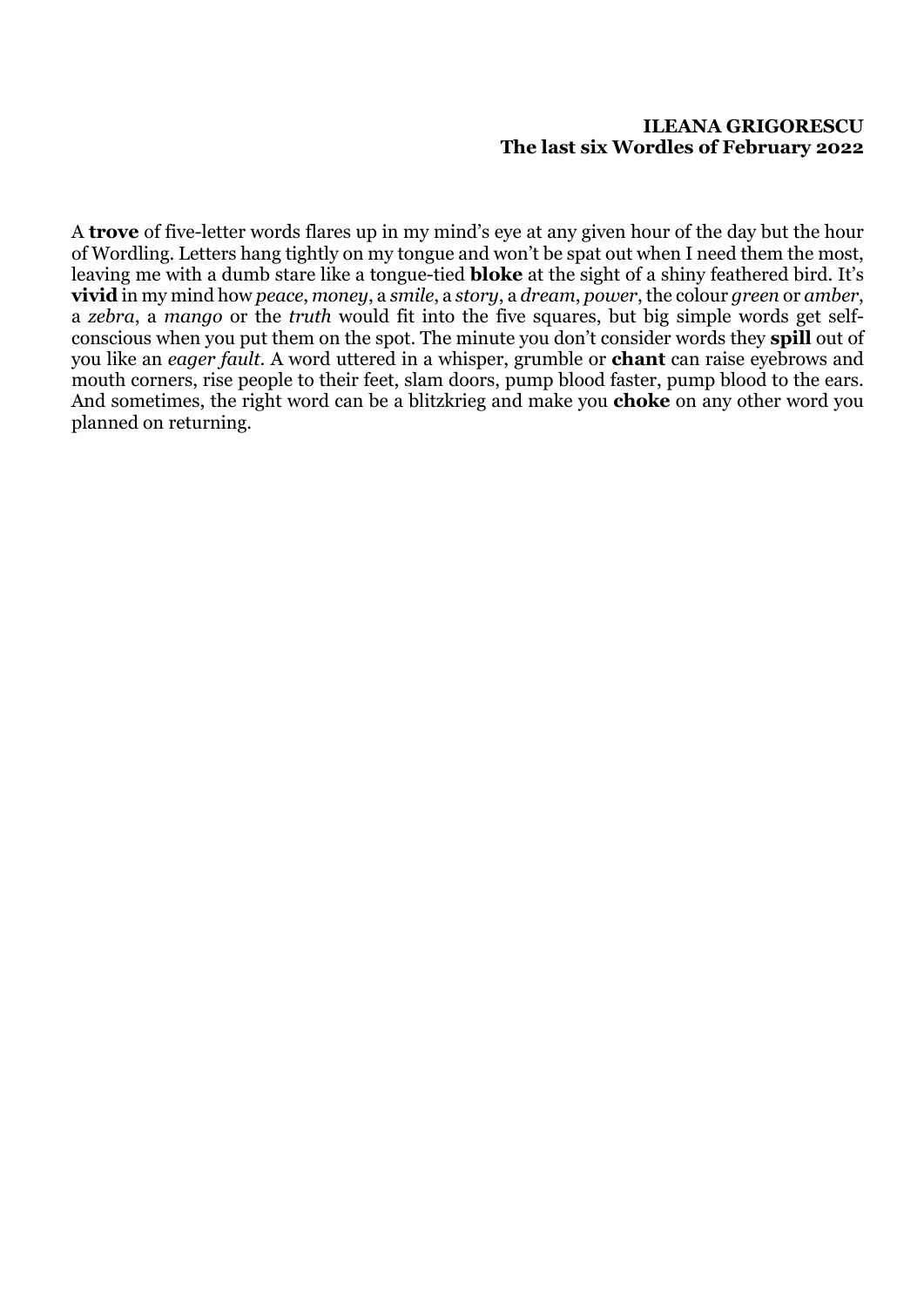### **HARRY LEITCH Love Letter**

Etched borrowed skin my voice is scrawl is smear is inky figures open mouthed vowels looping bulbuls dangle consonants they, I scratched you biro stuffed you papier-mâché coughed lumpy prose littered stories *sonnet rose the taste of spit* memory of ring plucked hands in fondly squished text see the touch of a lover a perfect fold a perfume puff a cheek who creased in smile

near silence of pen stroke paper duuuuuh duuuuuh I feel you so write you before I bleed out I must I must

tongue shudders gluey coral taste buds seal in slime and send and hope envelope seam urgent angle swells margins full fantasy smudged 'what I would do to see you' in late night eyes peeled orange lamplight writing passion A4 obsession in cursive self-conscious at the ident finger delicate stains I wept my words

plain oblong glare dirtied hand chases duuuuuh on the line is faint fragile

they joked about writing in blood they joked about eating the page cut white triangles confetti blown into faces held under tongues as treasure my voice is membrane heart and hand token artefact message object bundled syntax mine and yours.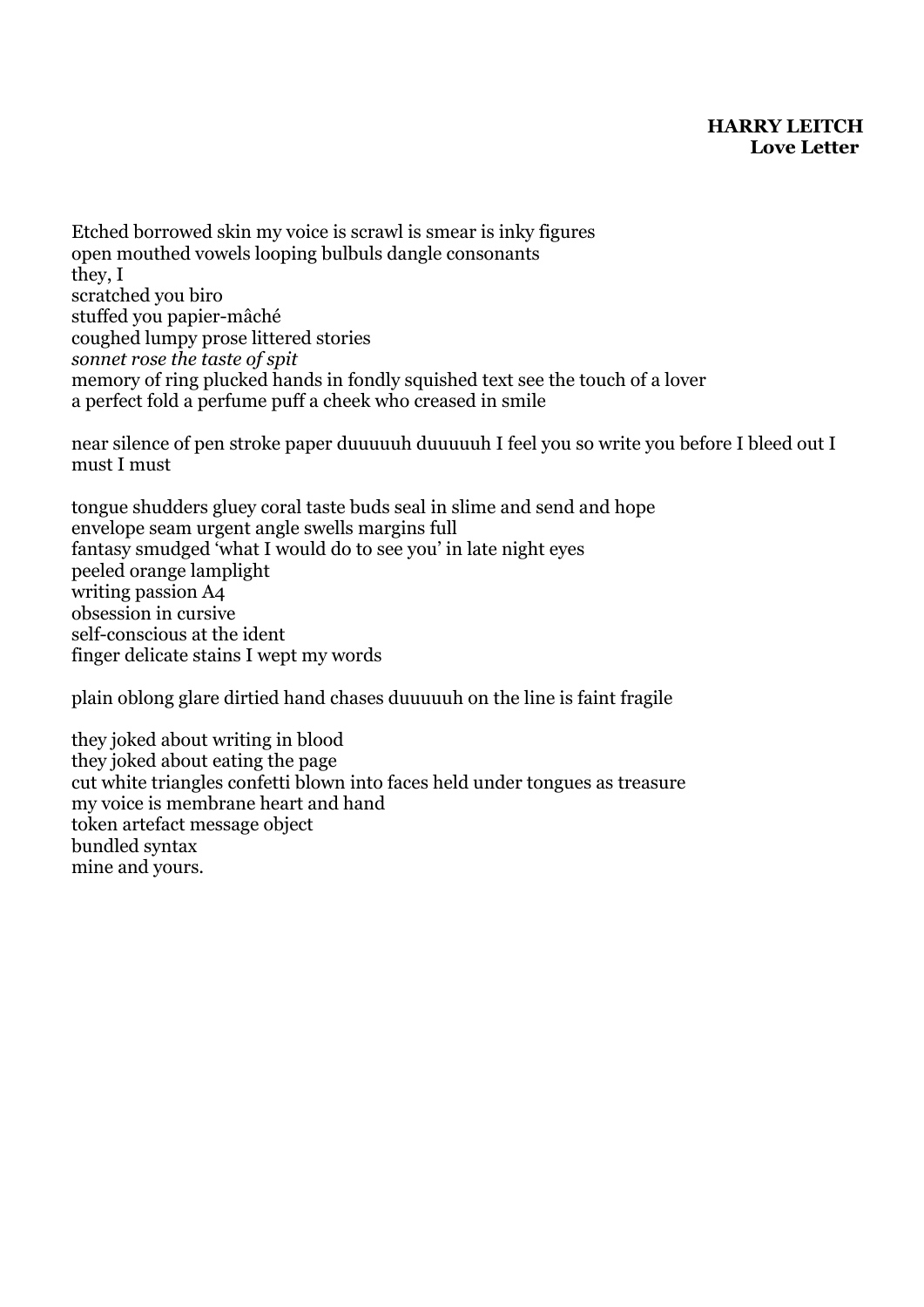### **VINCENT HEWETT IN\_OUT**

IN **OUT** COOL IN warm moist OUT Caught in mask Cool slips in over edges Two holes bridged over Gum lip teeth Keystones

#### IN **OUT**

COOL IN COOL in Cool in, cooling lip Teeth clenched from fatigue Non -stop smooth forget -about -able IN OUT IN OUT

Cool in reaches up canals steamy blooms IN / OUT IN - OUT

OUT. IN OUT. IN Upon history IN + OUT Open. Close. Very forgettable . very Forgettable. I have Forgotten Out out in  $Out + out.$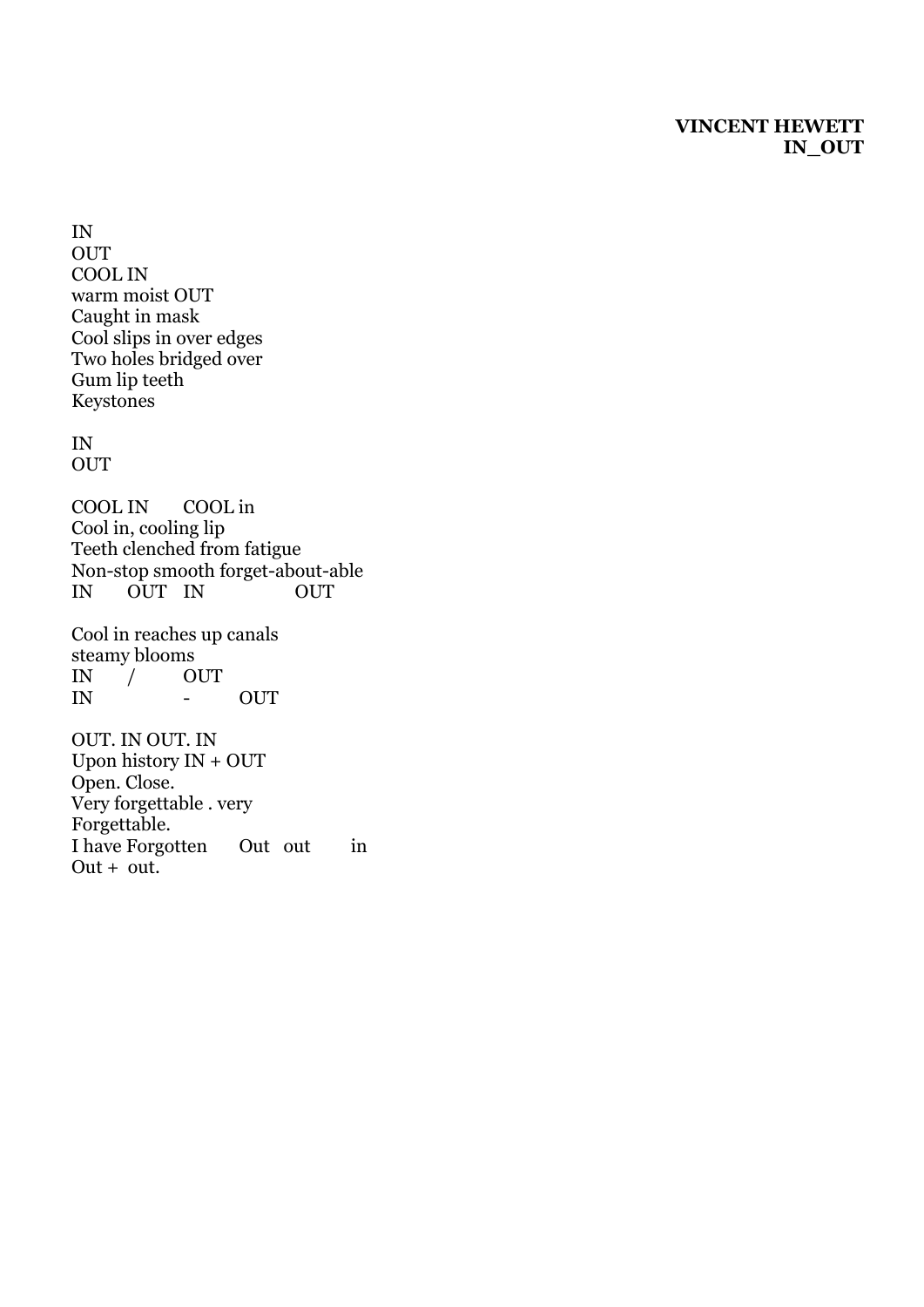### **FIONA GLEN Good morning, Nicholson Baker**

I'm going to sit here in the dark.

Underlayer

resembles

(At night) (the edges) (of the hole)

a threatened toe-hole.

(come alive) tickle and pester...

Manoeuvrable, balled-up, sometimes I think whole continents are tipping

I would become wakeful– *have* to have darkness– knew I would have to wake up– wouldn't bother–would trouble– would wake up– *I'm going to sit here in the dark.*

Tried to retreat (wouldn't want that) but isn't much I can do (didn't want that) when it's very dark like this the sock slips off skin (didn't work, seldom does).

Monstrous, a

GIGANTIC FISSURE!

two exposed toes! [too-small] trapped in a mask! a monster's [chewed-up] sloppy mouth! [fire-meat] i lose

my sense of scale *foundering*!sea of lava!*melting*!i lose

ENTIRE FOOT EXPOSED threatenedretractcatchtheedge keep

cool, coolness, coolness.

In the daytime, a hole seldom bothers me.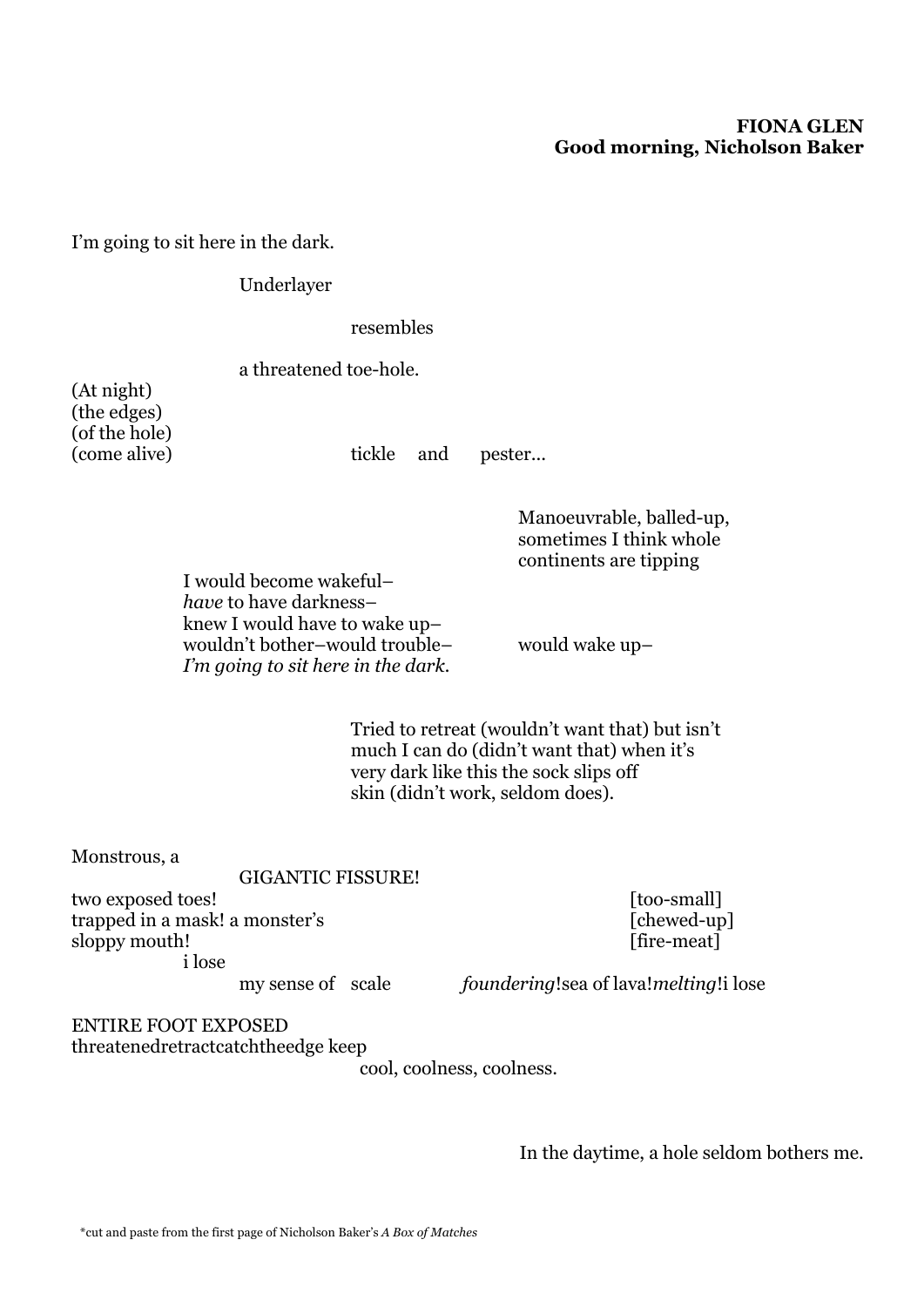### **DAISY MOREY from Body**

Stutter you stutter Stutter and course Twitching undercurrent Hostile accomplice to the drawn out, Ruined pulled exasperated Tapered stretch - Wrapped double Bones you won't support. Half-hearted compensation For grinding, pushing Sanctified weight. You must move or you will fuse. Into drawn out compression Drawn out drawn Hung drawn and Laid upon the pulling rack, Elongated wretch Can you feel the force of Your grinding Wasted Cut me out from inside Of you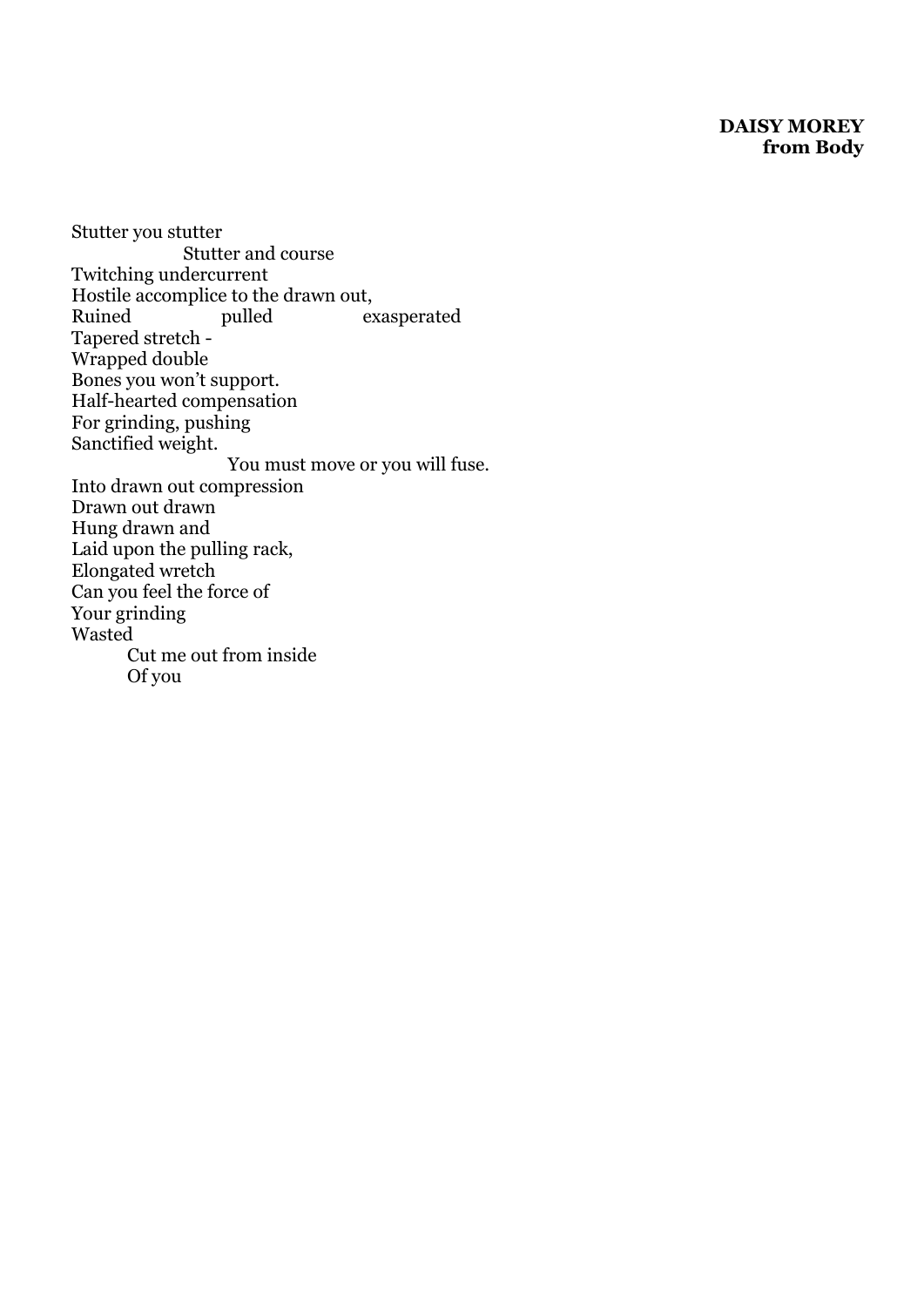### **VINCENT HEWETT Dip**

# Bow sweep stop ON THE SPOT**.**

| D           | D            | D           |                |
|-------------|--------------|-------------|----------------|
| I           | $\mathbf{R}$ | $\mathbf R$ | $\overline{A}$ |
| $\mathbf P$ | $\bf{I}$     | $\bf{I}$    | Z              |
|             | $\mathbf{P}$ | $Z_{\rm}$   | Z              |
|             |              | Z           | L              |
|             |              | L           | E              |
|             |              | E           |                |

# Yes

| And - $(close)$ – open |             |  |  |
|------------------------|-------------|--|--|
|                        | <b>WIDE</b> |  |  |
| A W A K E              |             |  |  |

| Walled | Peeling | Against |
|--------|---------|---------|
|--------|---------|---------|

## Up Against

|                | D R I P |                |       |  |
|----------------|---------|----------------|-------|--|
| $\mathbf R$    |         |                | T I P |  |
| $\overline{O}$ |         | $\overline{O}$ |       |  |
|                |         | E.             |       |  |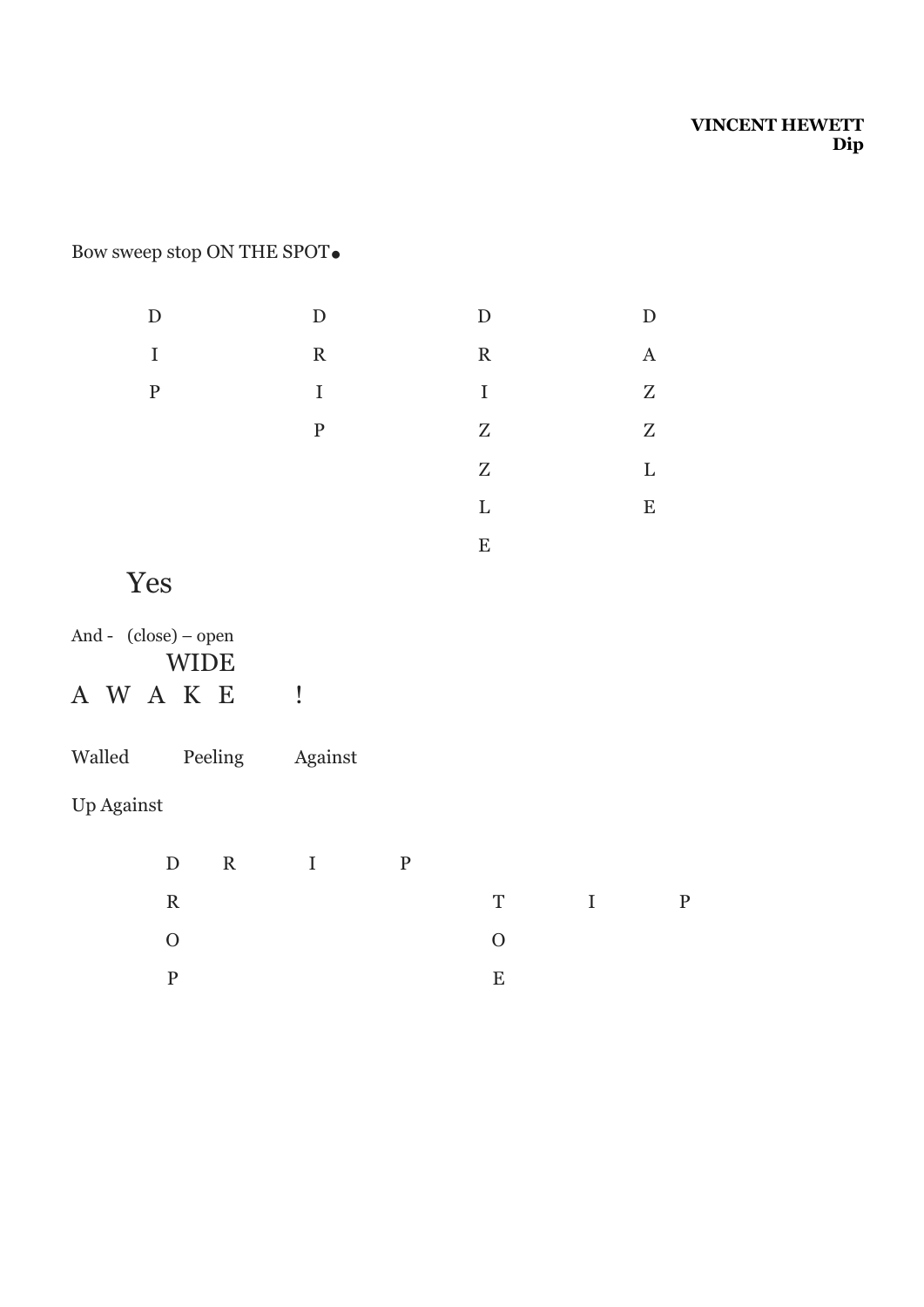### **SHERAN FORBES Untitled: A Stationary Position**

A cursory glance of a circular face A discreet double … no … triple vision peers out from the wall in a permanent state

for the face of coiled golden locks with an A for an eye and an M for the other of lips that are pursed and resembles a letter

K

Gazes over white trainers with vivid green stripe stepping, one after the other, after one, then again, the other towards the heart of a beat … two three four

beat ... two three four

There they go black canvas bag with bold orange lettering arm in arm with grey rucksack covered in years of grubby adventures and through cabbage tickers with veins that swell they weave in and out ... and ... across the heart of a beat

Towards knees that are bent where a book lays to rest very nearly midway through its leaves stretched out wide like the wings of the cockerel that struts from the dark

Adjacent to the circular face with double ... no … triple vision that peers out from the wall and along comes another face, a curious face peers right back and now face to face Its hand reaches touches and clicks the circular face with double ... no … triple vision that peers out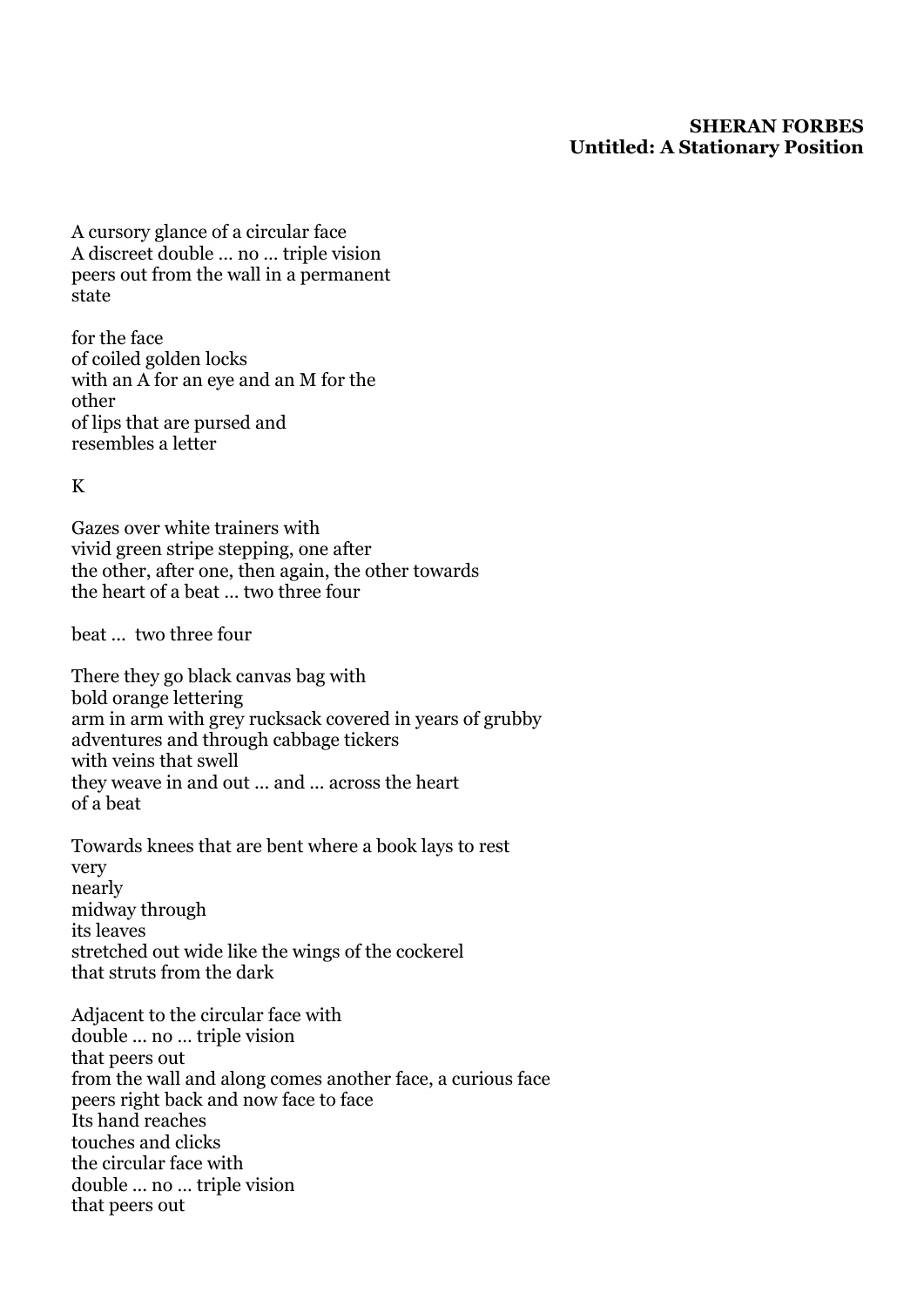from the opposite side of the wall

Of another with legs outstretched crossed over just below the knees ankles rolled flat a book balanced and I think to twin self how useful our knees happened to be

Beneath the flow of the canal that ducks under, not over Towards the head that turns left and then right its Polo neck black covers the apple that's twists right again, then left then Straight ahead, The couple that chuckle, their echo and a squeak of a heel

Crosses white shoes with C and K letters twirling with cream plimsoll pumps whose laces appear to be still undone talk, walk, walk talk … vanish ... past the canal ducking under, Not over ... adjacent to the

face

of coiled golden locks with an A for an eye and an M for the other of lips that are pursed and resembles a letter

K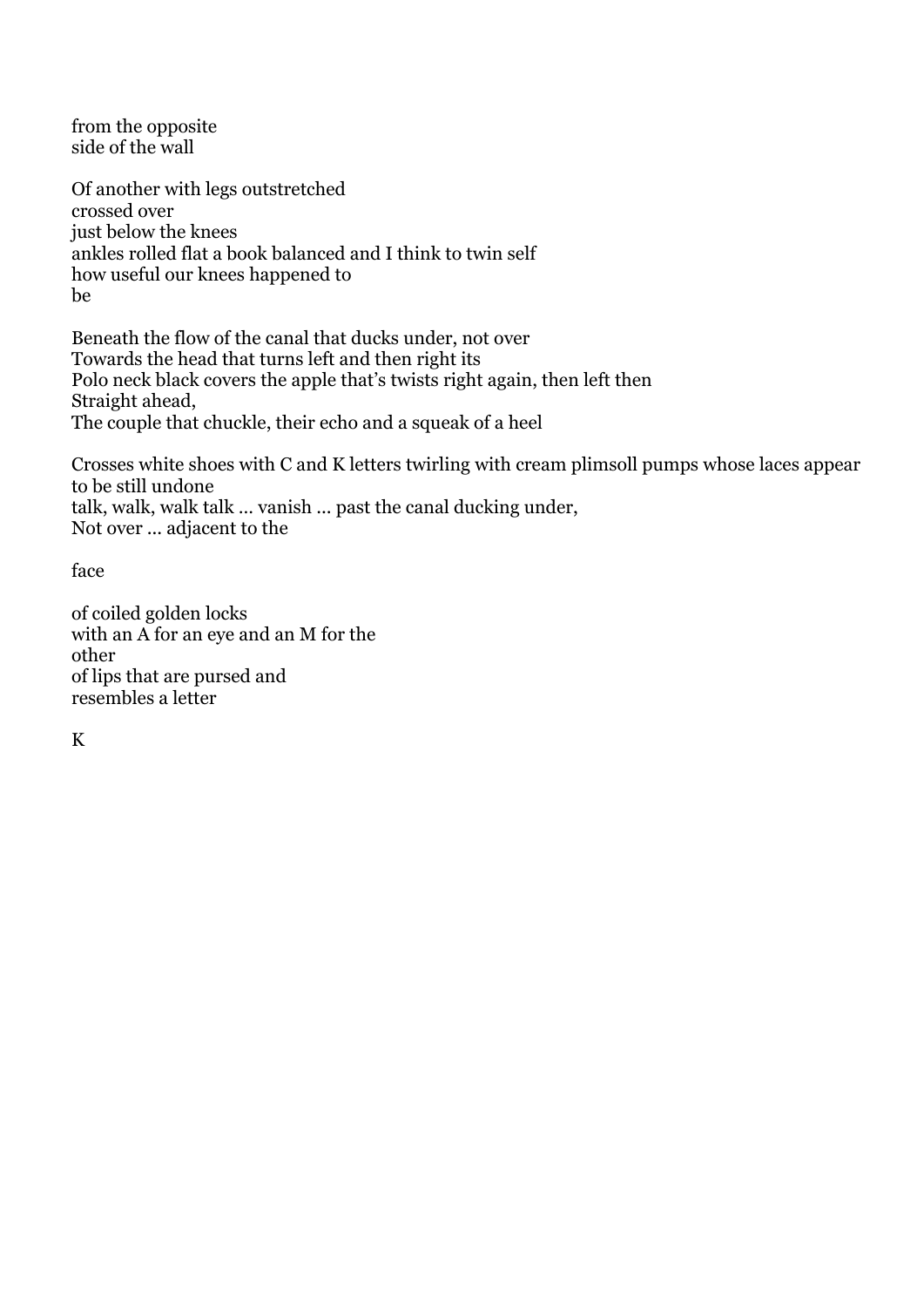A head in plain view is brimming to the bulge. Not out of sight, out of mind. Willing and wanting, but for all that it wants it's not able. But the hand does not want, or cannot want. And the head in plain view is willing but not able. Able. Able. Like velcro that doesn't stick. Not able. A vessel full of promises. But not able. Able. Eager and knowing but not nearly enough, not good enough. Not able. To get out what is in but I'm going to get in. OWWWWWWWWWWWW! It's not coming. But there they are.

Plucked out a creature that prowls and purrs. It's clever and coy. It knows what it wants. It's reluctant, not shy. Eyes widen, frightened or thinking. Wanting but waiting. Quietly confident.

An Able.

But still, it's not willing. For all that it wants. It wants. Watching and looking. It searches. It's all there and some more, it's filling a jug that's already too full and nothing to catch the spill. So we wipe it all up with a kitchen towel. It's sodden and messy and all of a sudden it feels better.

We rinse it and try again. Able.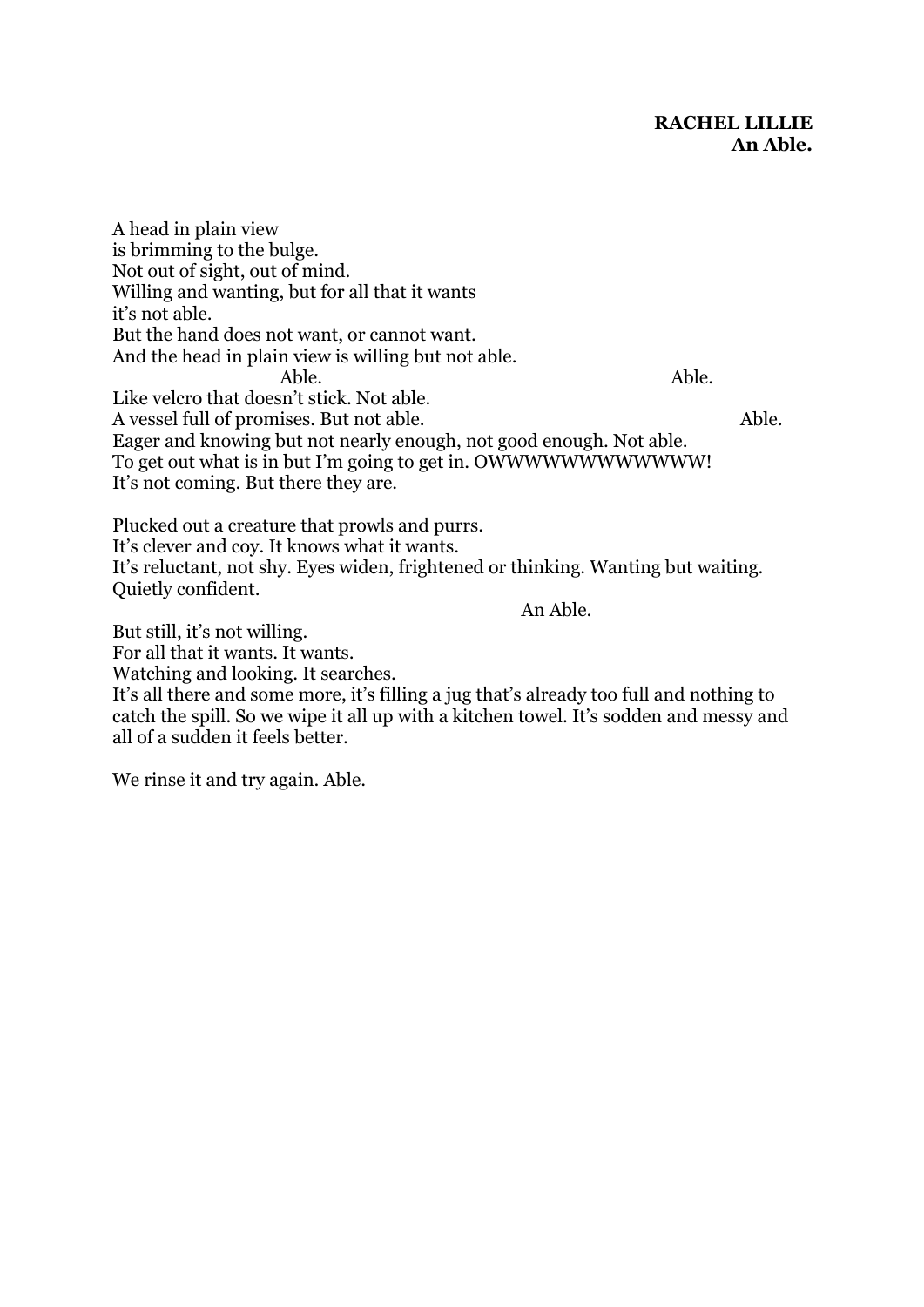### **FIONA GLEN bowling with cabbages /**

THE SPOT-LIT SCARLET STARLET

Tributary, a tribute, a trick, that impossible stand-up to follow.

An unfolding fan, a peacock feather, a clutching case of wing.

brushed velour of red oils is soft for the stumpy-bottomed rubgy ball slumped drunk on one cruciferously splitting side

crown perched proper on a yellow quilt is victorian nursery portrait of the pale plump royale heavy with their new head

that quirky spudnik, taste juicy as couture-- that quirky spudnik, taste juicy as couturefilm noir-- until the bite: cat gut my tongue so good. until the bite: cat gut my tongue so good. corny cock-a-tease, all felt so film noir--Velvet voice, killed me softly with Velvet voice, killed me softly with song sliding up the gullet-- song sliding up the gullet-corny cock-a-tease, all felt so

that quirky spudnik, taste juicy as couture--that quirky until the bite: cat gut my tongue so good corny cock-a-tease, all felt so film noir--until the bite: cat gut my tongue so good. corny cock-a-tease, all felt so Velvet voice, killed Velvet voice, killed me softly with song sliding up the gullet--song sliding up the gullet-- taste juicy as couture-- me softly with film noir---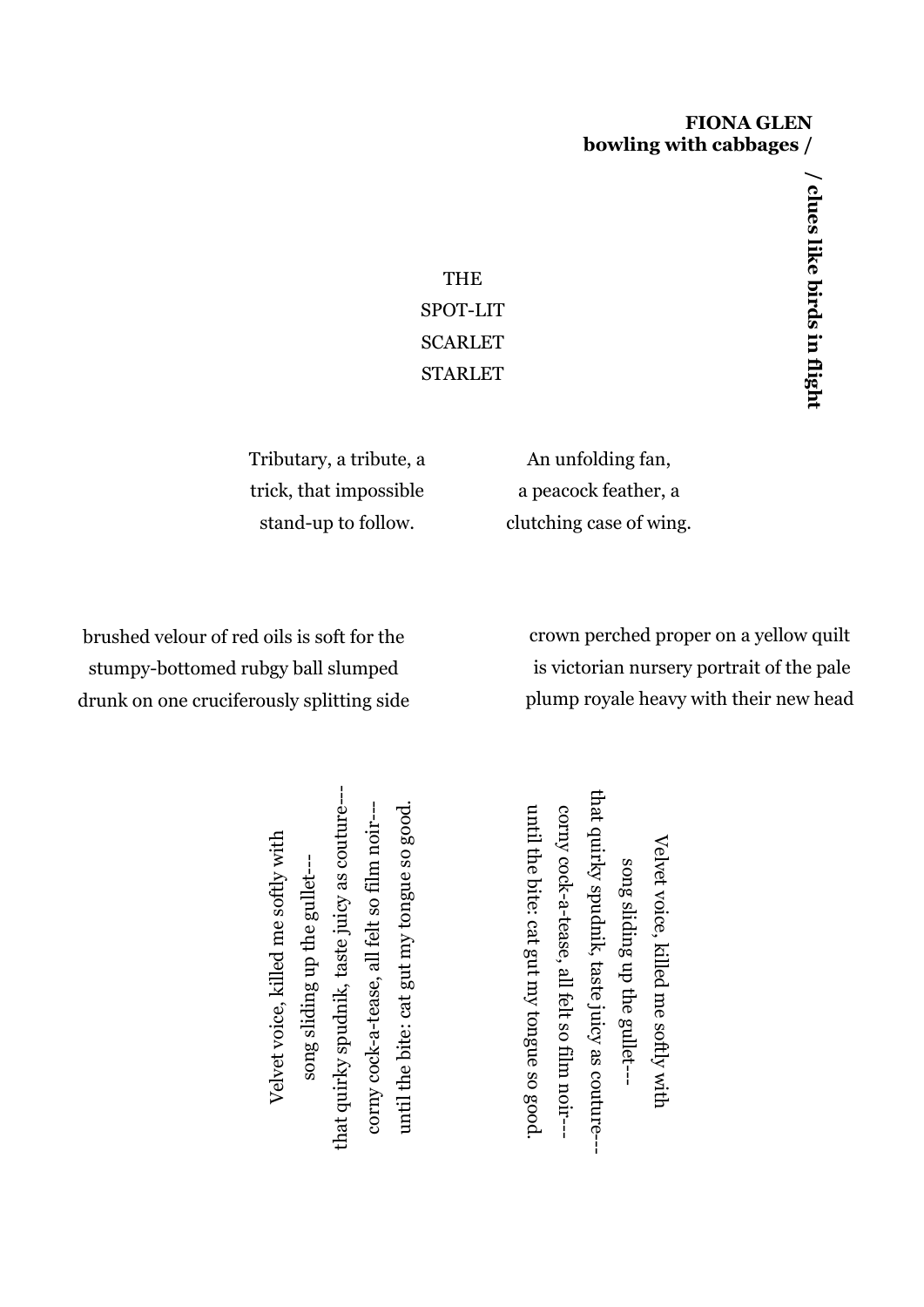### **DAISY MOREY from Mouth**

I am reduced from Mine body and confined To that soft taffied expanse between Temple and socket – But she Glares out from the mouth-What reason have you To walk so agape, Eyeing the World with your tonsils and molars In varying shades of bodily hubris. I would pluck them all from you, Save you the trouble of reducing them To shelled mulch in your state of Effervescent decay – A whole new set, a new Woman, new character to divulge. If you must explore the world through Abrasions On taste buds at least make it a sight To behold, ecstatic sojourn of entropy. You forge a path worth minding.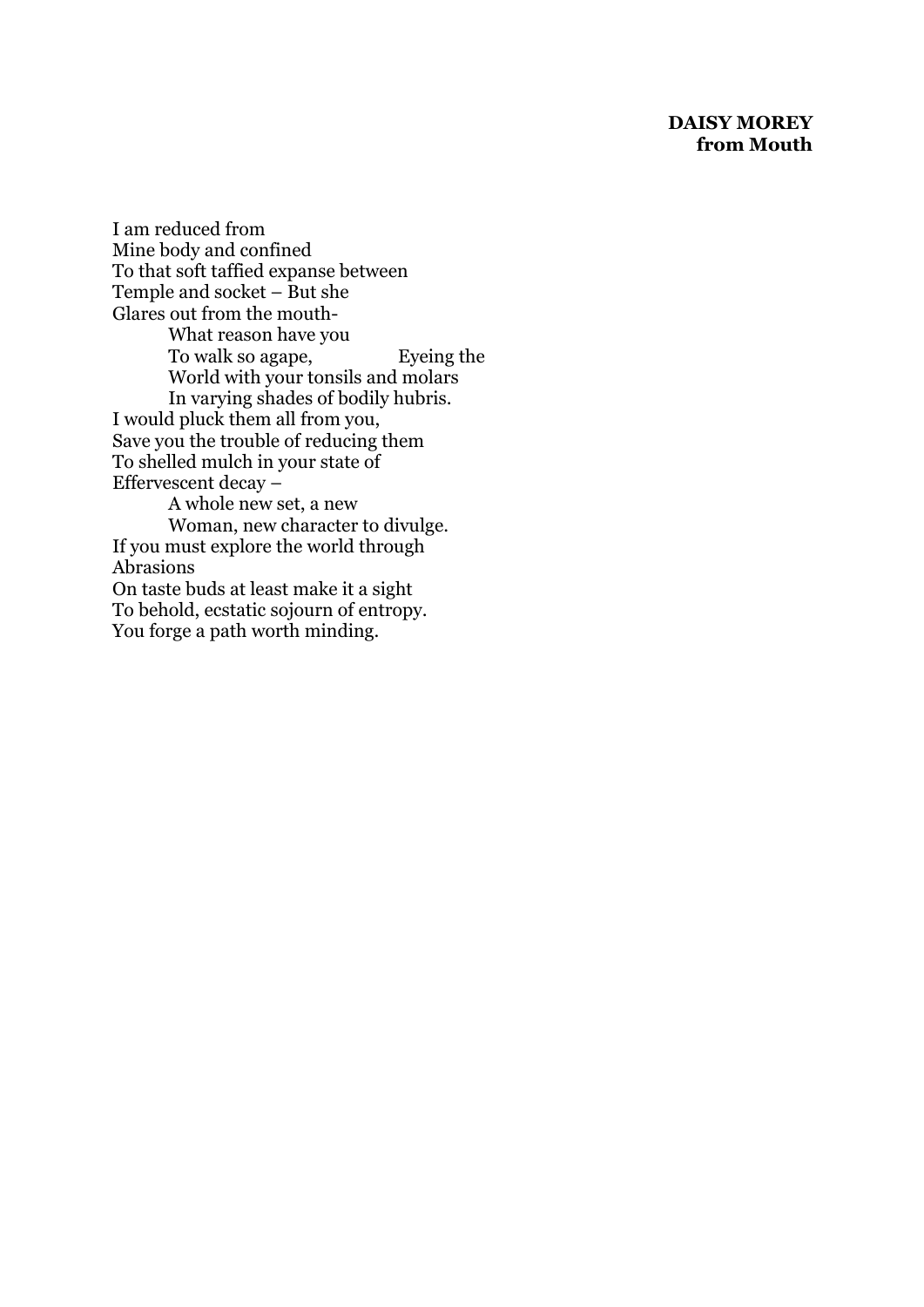### **MOLLY ASTLEY**

virus tripping

(*back*)

inside body

grass crawling

(*back*)

over digital adhesions

body mapped

body cabled

body clocked

body traversed

body sent softly

(*back*)

to be cradled

vines singing turn

 *turn, turn, turn dance, dance, dance*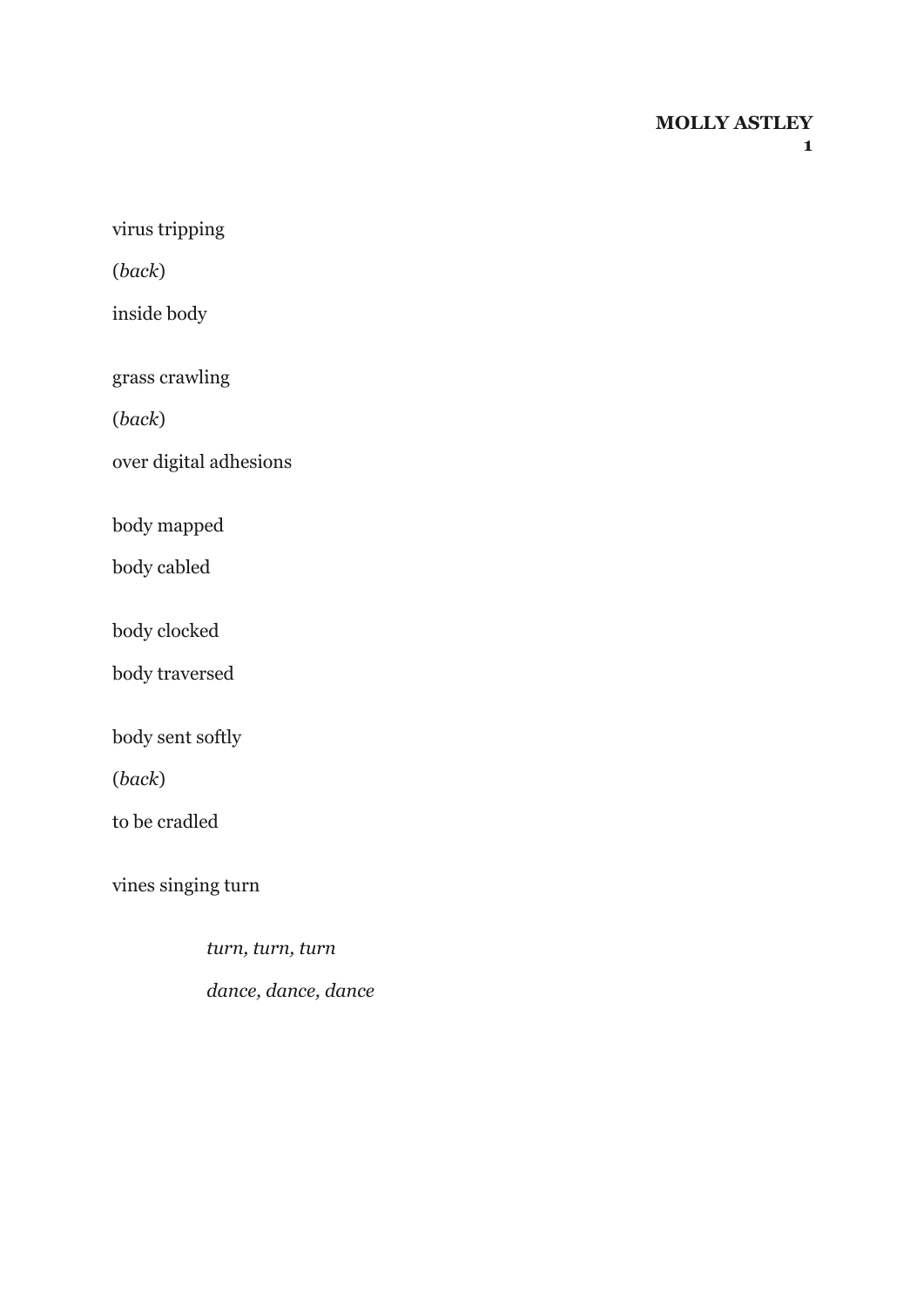### **MAX BLAKSTAD-PETERS Saran Wrap and Sea Urchins**

Anchors chosen in bare Thread, collective memory Woven from wicker and Clothesline, butter, rubber, That floating courtyard Where my aunt used To wash her neighbours Yell at each other, Photocopied pages, figs And *algarrobas*, kids Playing in submarines and Anchors that *(leak kerosene and)* would not Work in real life

> A yellow fish attacked Me, then changed its Mind A yellow fish asked to Borrow my goggles if So that we could Watch SpongeBob together, I had chewing gum In my hair so my goggles Got stuck I told the yellow Fish, "Make yourself at home, Put gum in your Hair, see if you Can fit" The yellow fish squeezed itself into my submarine, its Ribcage squeezed and Leaked at the seams My knees almost covered my eyes

As a little sardine I almost got tangled in The outstretched Arms of high schoolers, A few years before I almost missed my Swim or traded it For a Game Boy save File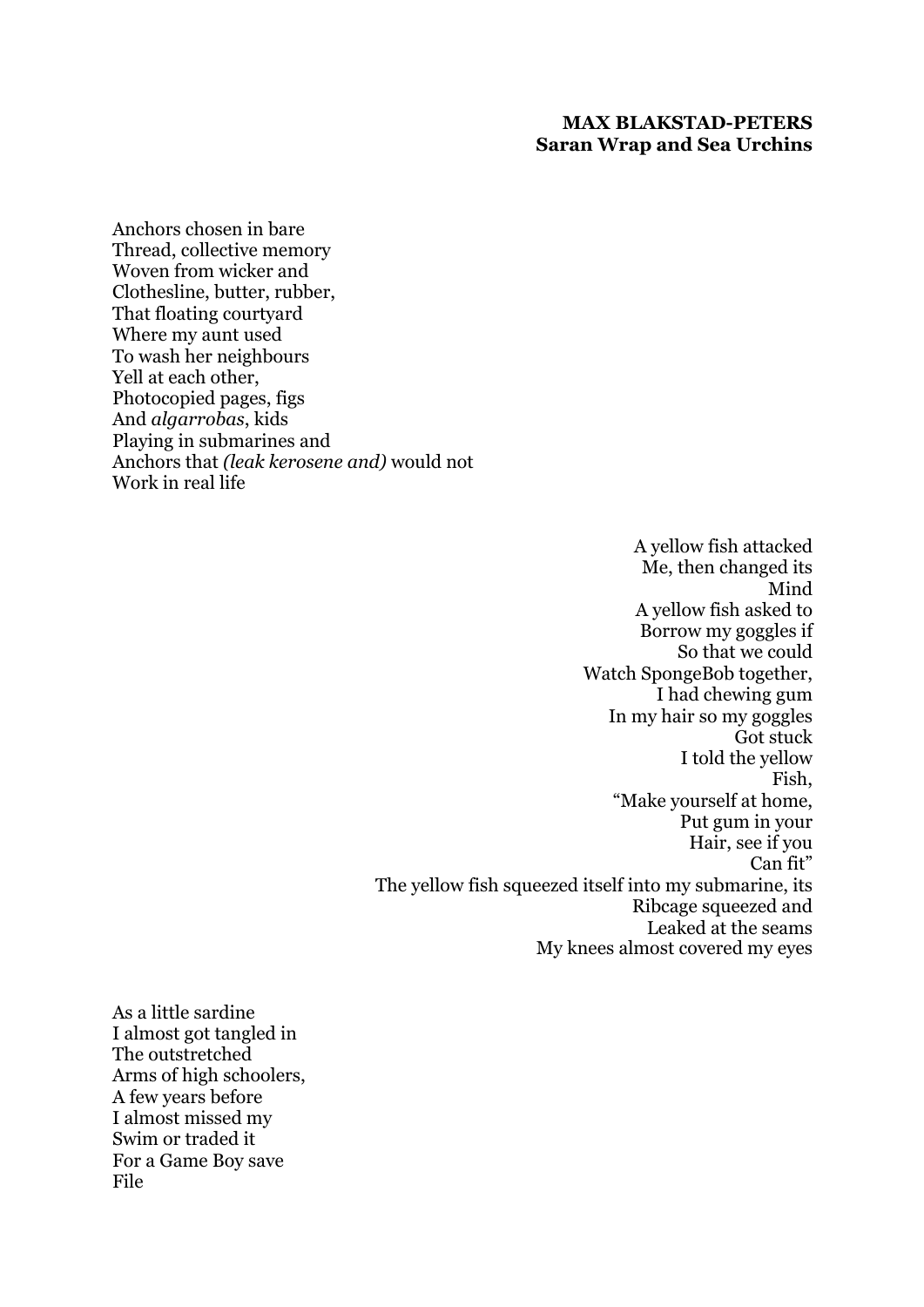### **LAURA NÍ FHLAIBHÍN rice mouth**

the last dinner before gloopy msg sweet and sour prawns I cut into small pieces boiled rice leaping back to feasts at this table marvelling at the wonder of prawn crackers their ability to dissolve nearly entirely on my six year old tongue crunch and then slippery spread and fizz prawn cracker oily traces on my six year old fingers oil fingerprints on and under this kitchen table and legs and woven basket chairs and on the chrome bathroom handle and all the way to the front door glass prawn cracker oil fingerprint drawings all over my nan's house my house then too

now regurgitated boiled rice grains gathering and gloopy msg sweet and sour prawn syrup on my nana's small dinner plate

the last dinner she will eat from these beloved plates floating willow world sealed in blue and navy glaze

the willow tree in the front garden with all the offshoots to plant

rice returning swallow tracts and swallow sacs and saliva stones (to be referred to the speech and language therapist at the nursing home, for further investigation)

rice reservoir spaces in the orifices and hiding places of her mouth

the last dinner here -on a floating willow world tableau at the pine kitchen table and basket chair and willow tree visible from the window is being regurgitated from her mouth and teeth and returned as a gift in a granular excavation as painting materials to the floating willow world.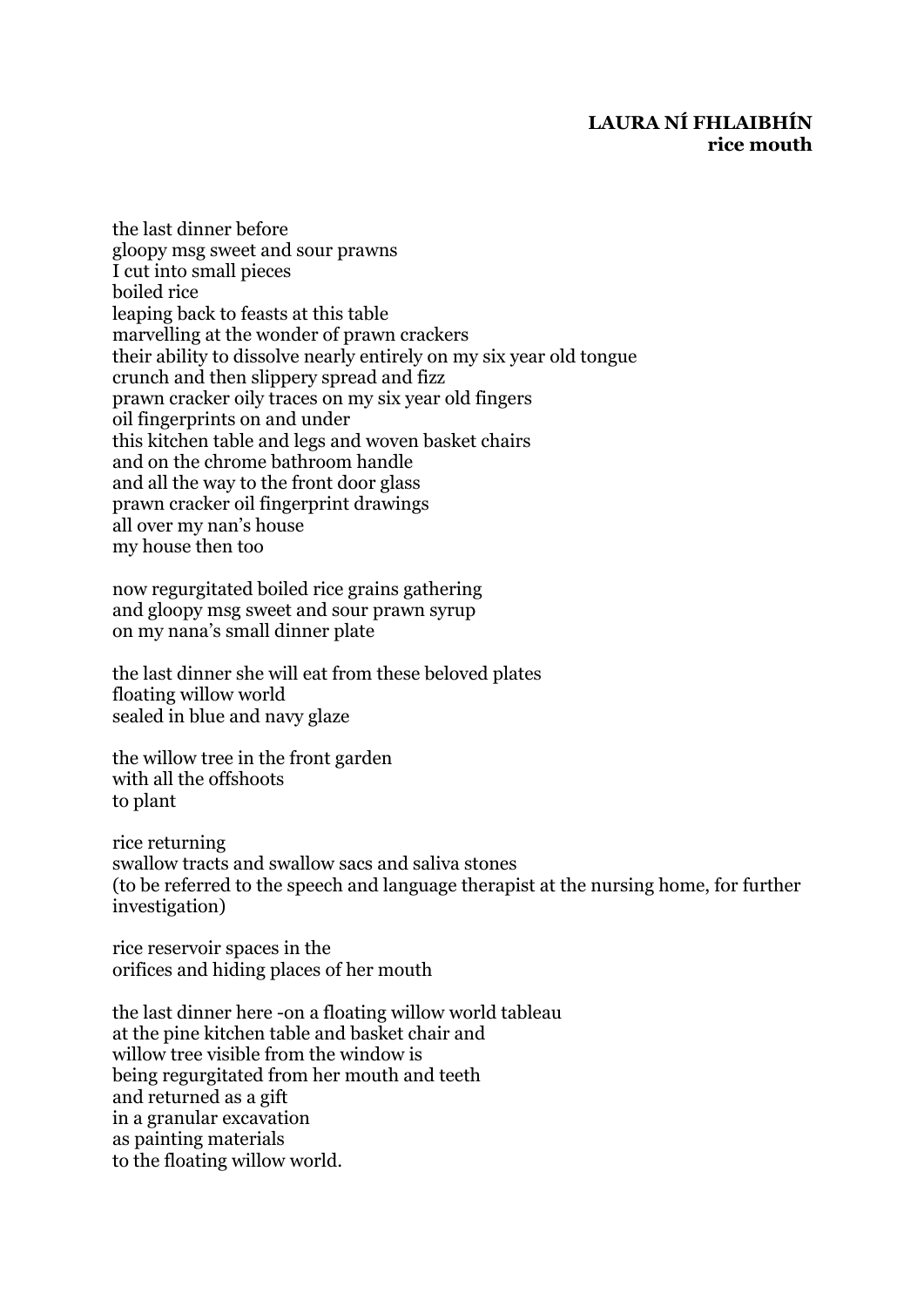### **ILEANA GRIGORESCU Rolling thread**

I looked around on the tube And I liked the faces around me I liked them so much that I thought If the tube gets stuck in between stations Or if we're under attack and this is my regiment We will easily find things to talk about Laugh about Cry about And these people will become knots in my thread ball Sentimental loops that won't let my thread unravel neatly and unremarkably Until there's no thread left No one will be able to put that thread ball together like I never happened Because the knots cannot be undone. But the tube got to Canada Water And the people d i s a p p e a r e d They had thread to roll out And I had my phone to stare at.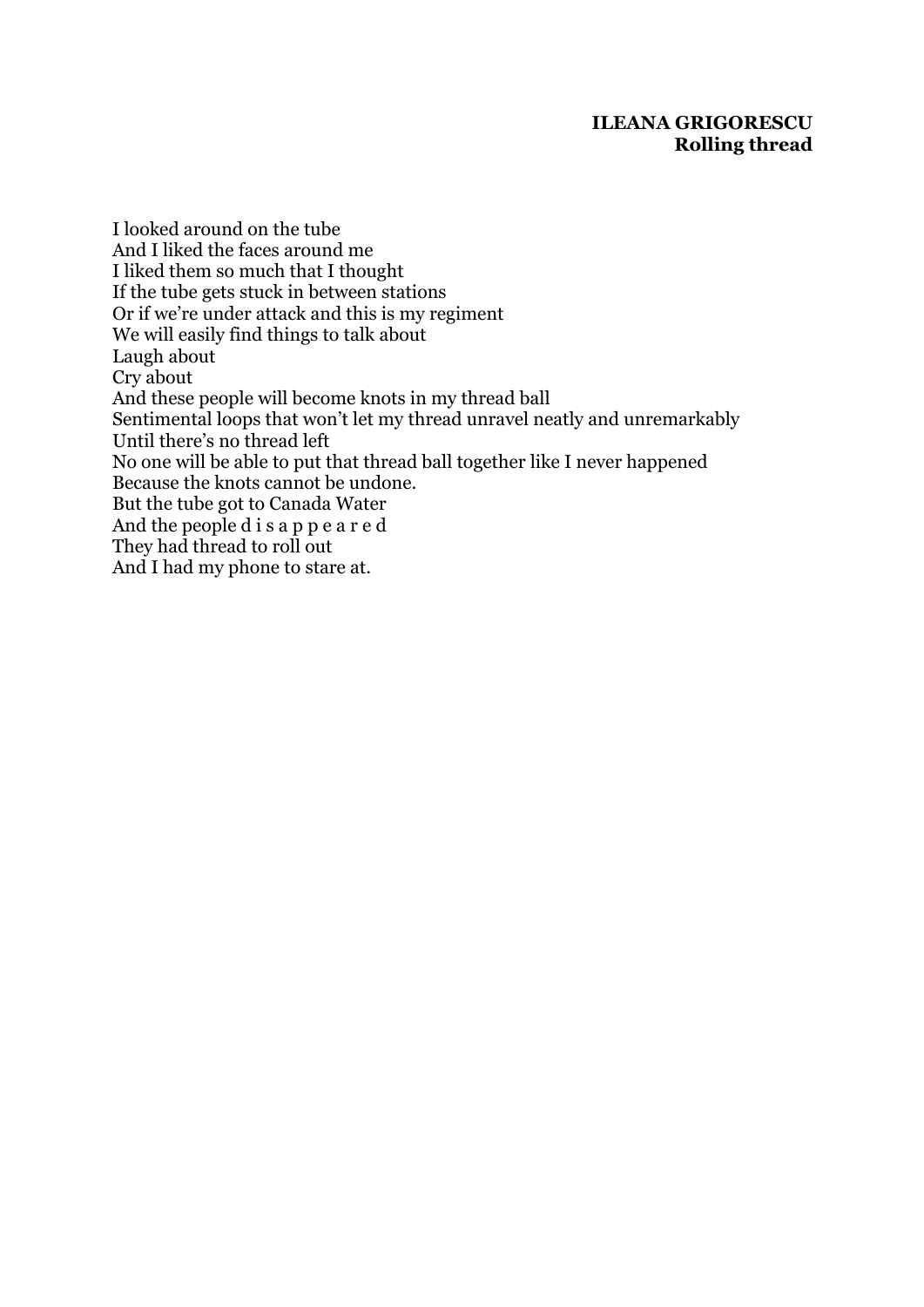### **MOLLY ASTLEY scrunchie sky**

velvet scrunchie sky jewelled uniform days plaited hair, sequin clouds arms in the air, open mouth to move feet

> how to arrange wings how to organise fields how to capture childhood and remember it well

heavy green lanes - insects swarming overhanging trees know the importance of balance I am reaching to touch fingertips but can't quite

reach —

extension of possibility extension of longing and reason, reaching backwards is not advised, but it is easy melancholy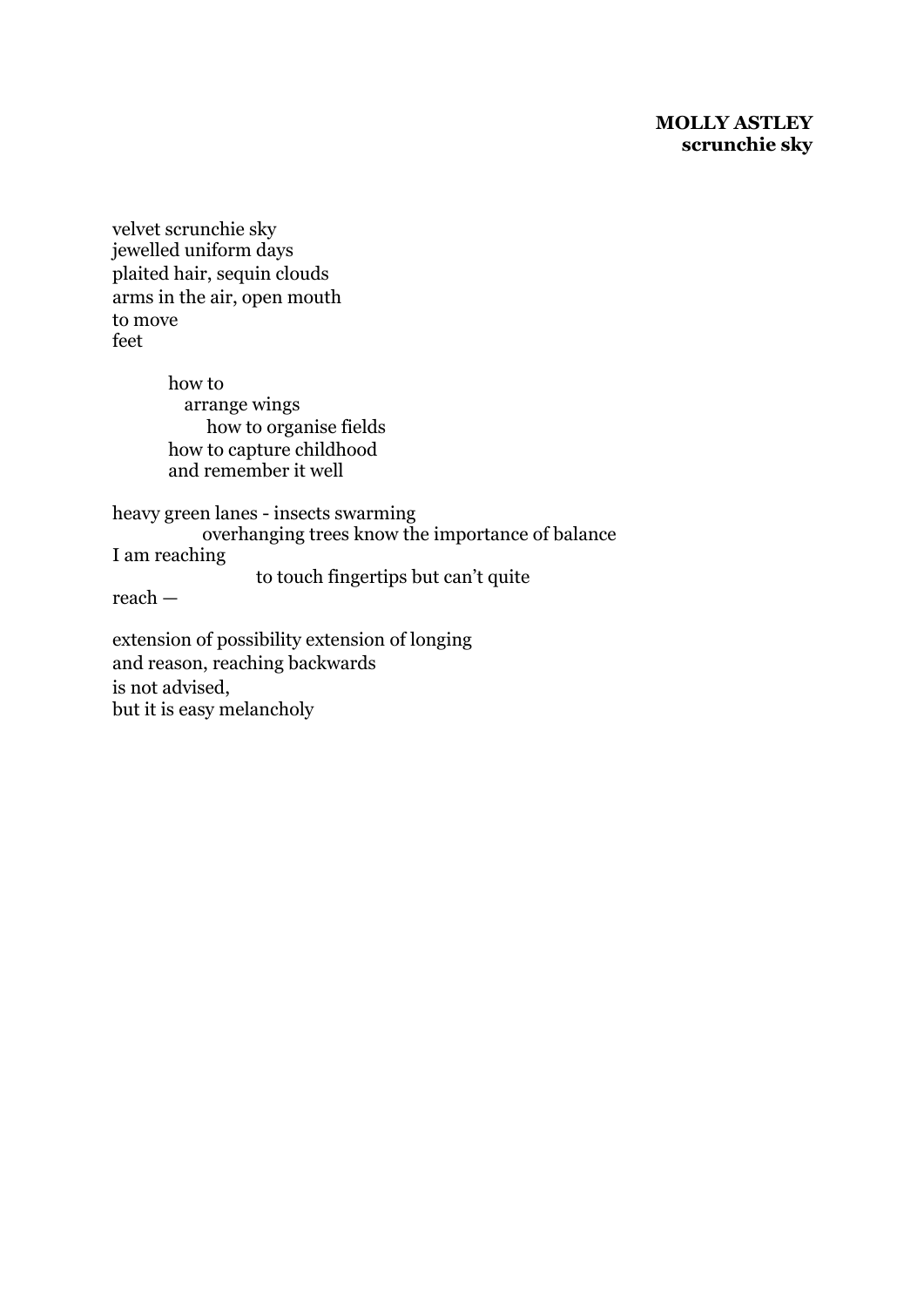### **CLARA PEREDA Pasta light**

In the middle of the lips A void in the surface we can enter A textured connection that is asking For me to stay

I have been wanting to tell you Before this entanglement There was presence as much as loss for both of us Continuously creating bridges with the knowing

Shadows belong to existence And I feel grateful for the sign A reminder That this is not to be dismissed But rather precious

Almost vanished What once felt solid Once stable When never permanent

I would like to resonate And find intimacy But the dark spot is too loud And quietness too revealing

I recognize I recall Those yellow dots as light As moon traveling At a speed that leaves the body behind

Light in low relief Instead of matter Light as object to be eaten Pasta light And a reflection that is too vivid To be a reflection